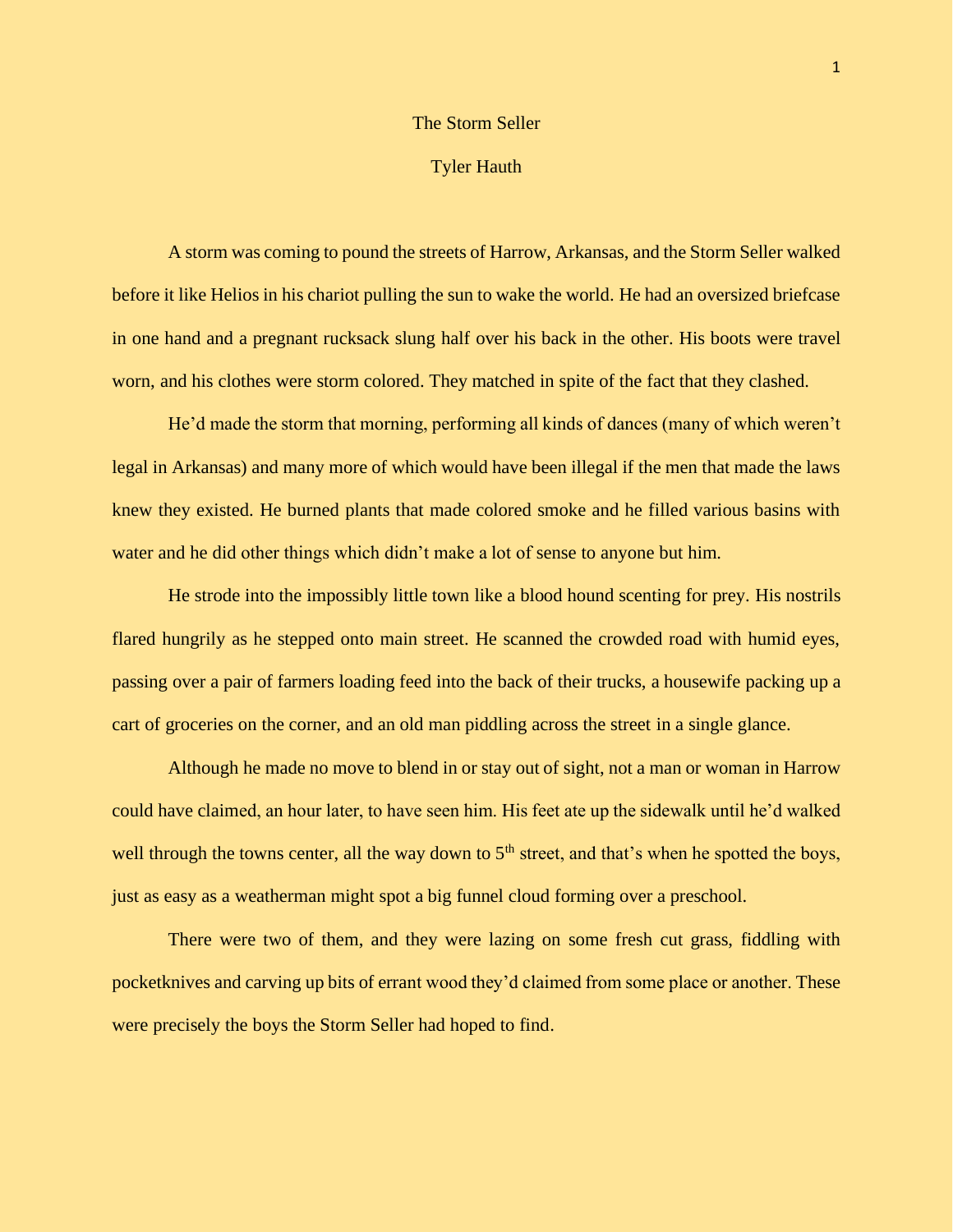He could tell they'd been all over the city in the weeks since summer began. They were resting now only after spreading their footprints in every field and path between the mountains that hemmed Harrow in to the north and the lake that hugged it to the west. Only after putting their oily fingers on every branch and turning over every stone, after sinking two rafts and building three tree forts and making six fires, (only two of which got out of control).

They spied him a long way off and watched him coming, talking quietly to themselves in voices they thought he couldn't hear but which he could, because among making capital S Storms (and capital S Selling them) he could do a lot of other less impressive but sometimes equally useful things like hear people who were talking about him even when they were whispering.

He hailed them a ways off. "You two look like a fine pair!"

The boys regarded him seriously. They'd been called many things before, but *a fine pair* was a new phrase. They rather liked it.

When they didn't answer, he tried again. "This seems like a sleepy town. Wouldn't you two like to see it wake up?"

The boys, who looked alike enough to be brothers, considered. Privately, they'd often thought Harrow could do with an exciting event or two. Stephen, who was the older of the two by a whole month, spoke up and told the Storm Seller as much.

He walked a few paces, nodding, and hunched his shoulders. He seemed suddenly aware of the many windows that watched from the fronts of the many houses looming around the three of them. He sniffed at the air, feeling it, and the first breeze of the Storm came and rattled the river oaks and pines. The boys shivered and cried out at how cool it was.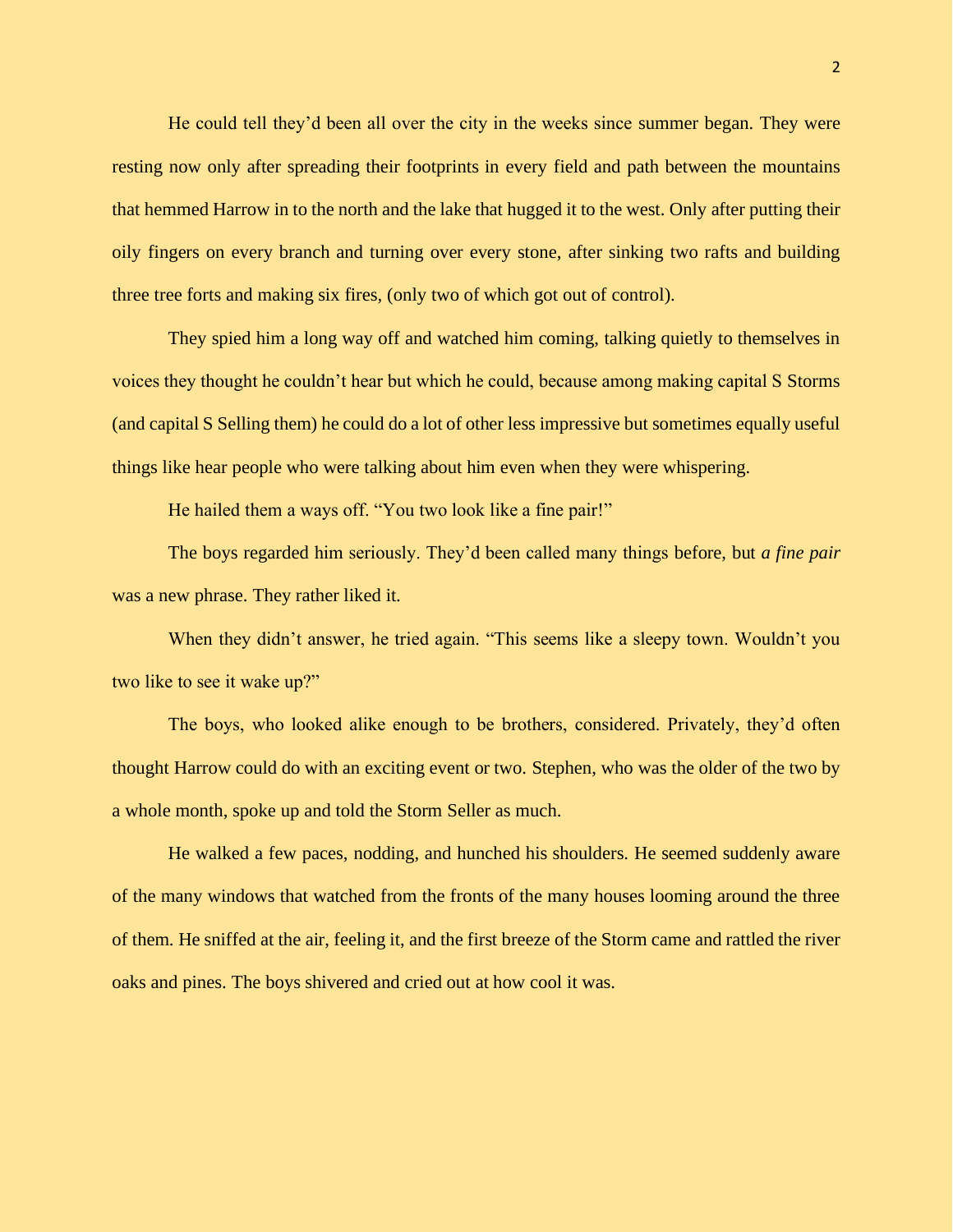They jumped to their feet and wondered at where the wind had come from. The Storm Seller brought their attention to the dark clouds approaching from the horizon. A long ways off now, a bit like Fall, but they'd be here within an hour rather than a few months.

The Storm Seller stepped off the road and into their yard. Not so close as to make them nervous. "What do you two call one another?"

The nearest of the two boys, who had hair as black as burnt bark, introduced himself as Stephen and named his friend Harvey. He looked at the Storm Seller with wide, trusting eyes that were clear as river water. Harvey maintained a more careful expression. Strangers didn't come to Harrow often.

"Well how do you do, Stephen and Harvey?" He beamed at them, and then motioned at the branches hanging languorously above them. "Take a look at those oak leaves, minted gold by that wonderful sunlight."

They looked above them, seeming to notice the leaves for the first time, and marveled at how the sun seemed to light them up.

Stephen blinked at them, mouth ajar. "Golly!"

"Just like lightbulbs!" Harvey crowed, punching him on the shoulder.

The Storm Seller smiled at them, pleased. "Have you boys got any money?"

Stephen shook his head sadly. Harvey merely stared.

The Storm Seller turned his attention to the latter boy. His eyes were like hard chips of glass. "You boys know any trades? Carpentry, maybe?"

They looked at each other conspiratorially. The kind of talking two boys who are good friends can do without actually speaking happened. The Storm Seller used to know how to talk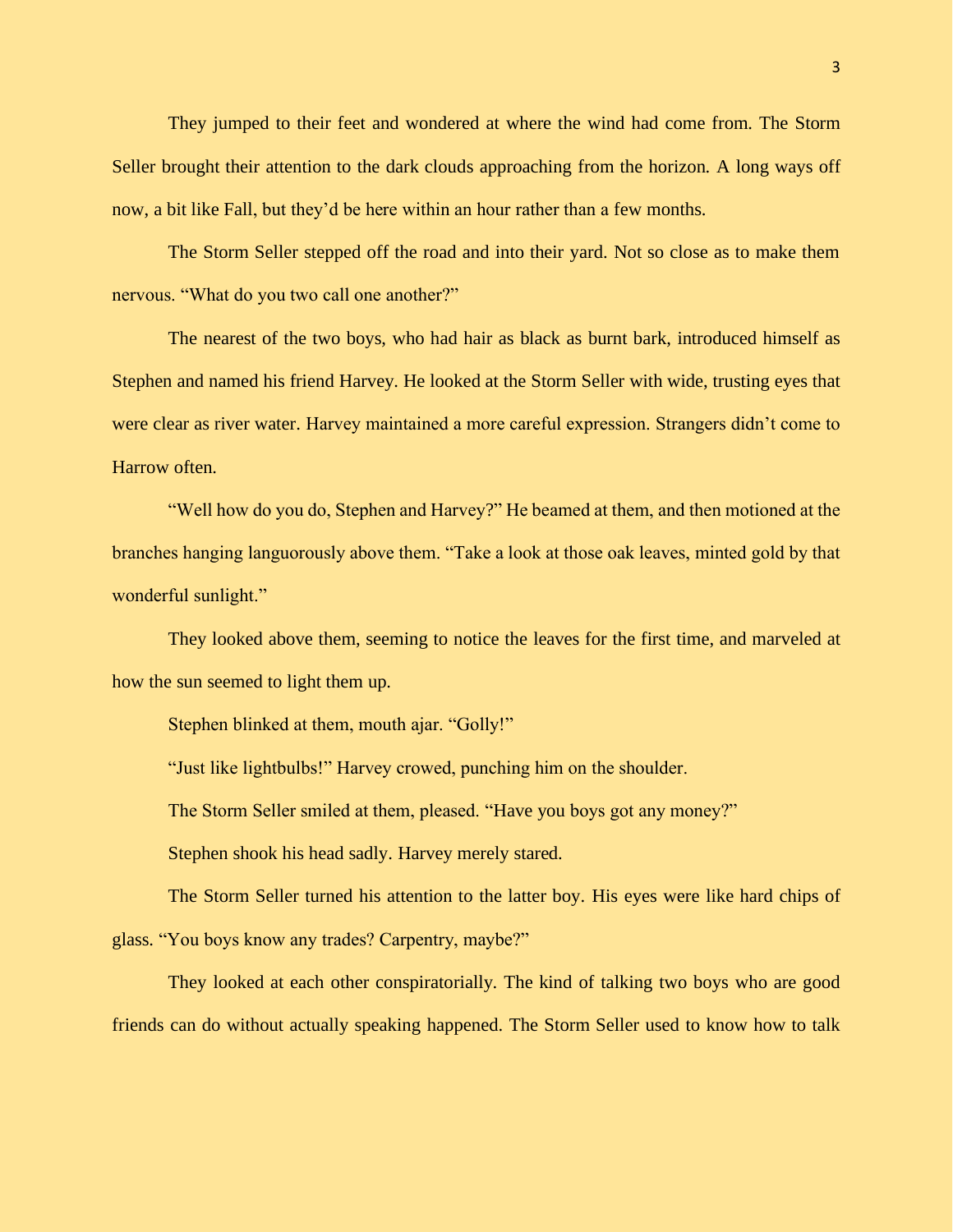that way, when he was their age, but that was so long ago he couldn't even remember the year. He watched them politely while they chatted things over with their eyes.

Stephen eyed the man up and down. "You sellin' something?"

The Storm Seller marked him for the leader. He looked at his watch, making a show of tapping it, and then looked back at the Storm. "Matter of fact, I am. I've got one full day of summer for sale."

Harvey crossed his arms and blinked at him incredulously. "It's a bright—"

But Stephen was ahead of him. "Not for long." He got to his feet and strained his eyes, looking toward the clouds the Storm Seller had so helpfully pointed out for them. He licked his finger and held it up into the brisk breeze, as if he couldn't already tell where it was coming from by all the dust and pollen that'd blown into his blinking eyes.

Harvey looked sincerely worried. "How long do you reckon those clouds will—"

"Not long, I'm afraid." He set his rucksack down, leaned his briefcase against it, and yawned. "Storms make an old man like me sleepy. Something about the idea of a full long day of sun and play being washed away makes me feel like resting. It makes me want to lie for hours, and then crawl up in bed once the sun has finally been beat back by all the wind and rain and thunder and sleep all night, too."

The boys, who didn't particularly like lying still (especially not inside) looked at one another in abject horror. While the summer seemed somehow infinite when the sun was out, the thought of losing a whole day, especially such a nice day, to a storm, seemed as inedible to them as brussels sprouts.

Harvey looked at Stephen with terror plain on his dusty cheeks.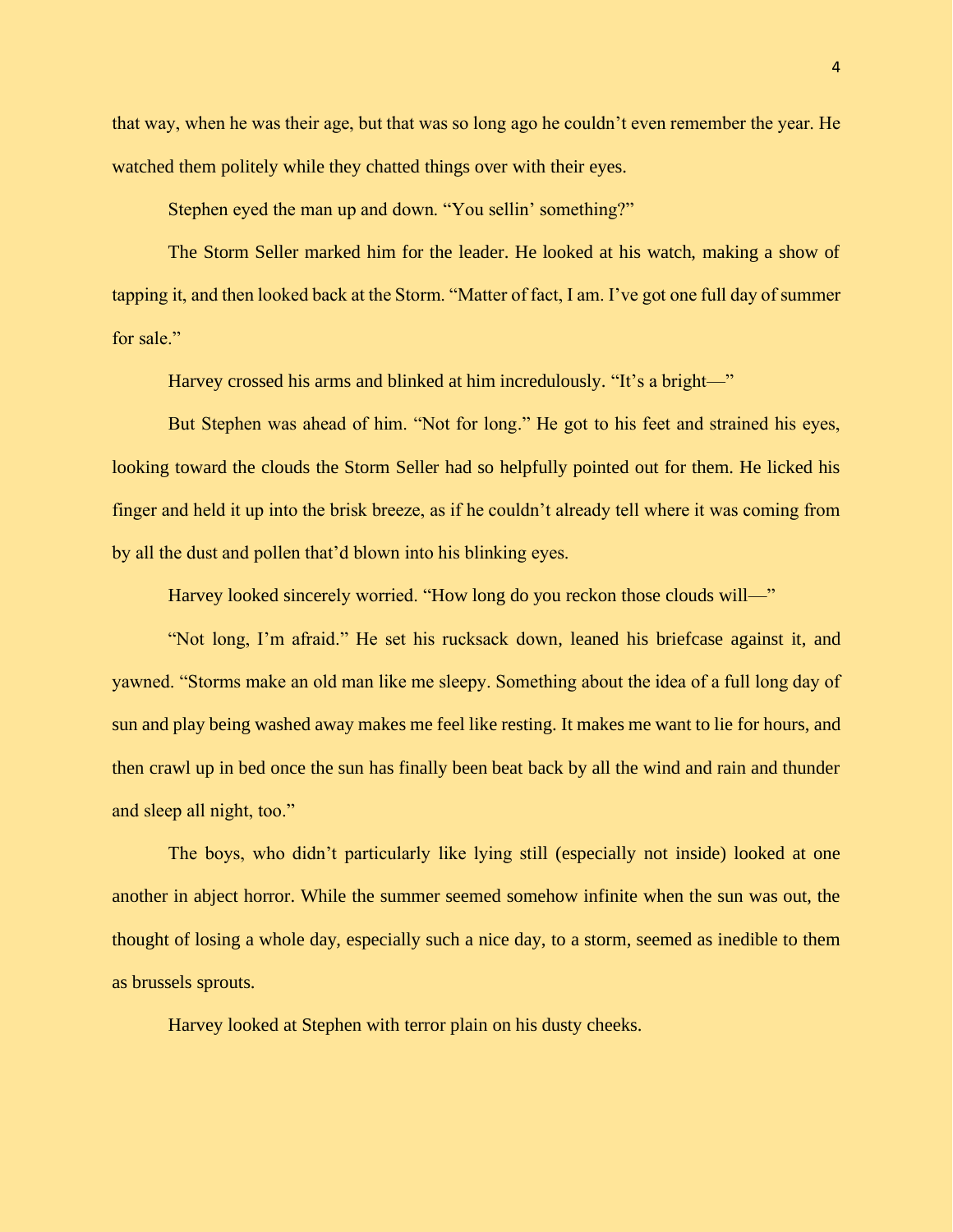Stephen stood up and reached into his pockets. "You got something in your bag that can make a storm go away?"

He stooped nearly in half to fish in the bottom of his rucksack and the boys realized, for the first time, just how thin the curious man was. His clothes looked more worn than their oldest hand-me-downs and his shoes were just about nothing more than pieces of thin leather with bits of lace over the top of them. He was like nothing more than a bit of wind ruffling up some of their father's things on the clothesline.

The Storm Seller jangled and banged in the bag. It sounded to the boys like he had the whole kitchen sink in there and they stood up, reaching on their toes to try and peek inside. Just as they started to get a good look, he swept out of the depths with a flourish and produced a plain wooden box.

"What's that?" Harvey reached out for it, but the Storm Seller pulled it out of reach.

"Just a simple old box," Stephen said. "Couldn't barely fit my lunch box in it, couldn't— "

The Storm Seller gestured wildly. "Just a simple old box? Do you boys have a schoolhouse around here? By God above, I believe I've never heard such an ignorant estimation in all my time walking the world, and that's a long time by even an old man's measure."

They looked at it closer. But upon further inspection, it still looked like a normal, plain box. Perhaps it even looked a little more boring. It wasn't even a rich colored wood. It was light, probably birch. And there were some scuffs on it that made it look old and badly used.

"What could we do with it?" Harvey ventured to ask.

The Storm Seller waved a hand over the box and then thrust it out for them to look at and the boys gasped. A moment ago—but no. No, that didn't seem possible. They must have seen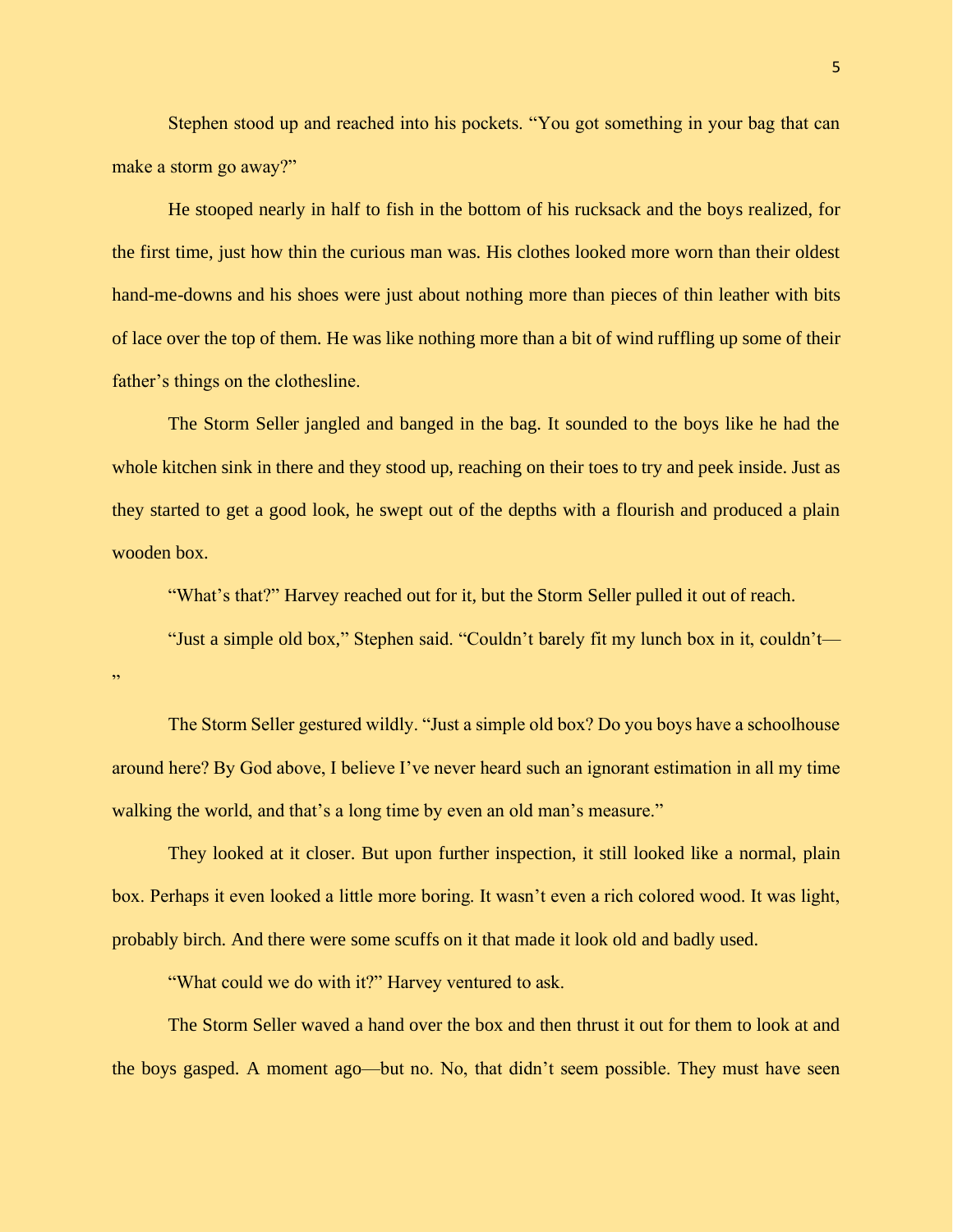wrong. They hadn't noticed the writing carved into the wood before because he'd been holding it close to him. Now that the strange man had stuck it out for them to really see, they could actually appreciate it.

"Boy howdy," Stephen breathed, flashing eyes alight with excitement.

"That looks like *some kind of* writing!" Harvey gaped.

Stephen blinked the pollen out of his eyes. "Sanskrit?"

"Probably Sumerian," Harvey guessed wisely. "Or maybe even—"

"You're both right," The Storm Seller cut in. He found it wasn't good to let his customers wonder too long at the box. If they looked long enough they might see something they didn't like. He pulled it back toward his stomach and smiled at them favorably.

"Well what's it *do* though?"

"Catches storms like an old cowboy catches ornery bulls that've slipped out of the pen and gone to bother the milk cows. Tames them like a good equestrian will tame a wild steer, by golly, it whips them into shape good as any lawman that's ever caught a vagabond and put them to test."

They gawked at him hungrily. Then they looked at one another and conversed again without speaking at all.

Finally Stephen whispered, "it's a whole day of summer."

"Must be worth a fortune," Harvey lamented, barely parting his lips. "What do you reckon we could use to pay for it? My folks got the keys to my mom's new car in the kitchen drawers and—"

"But maybe he wants cold hard money," Stephen worried. "My dad's got some gold coins, not near so nice as that box, but—"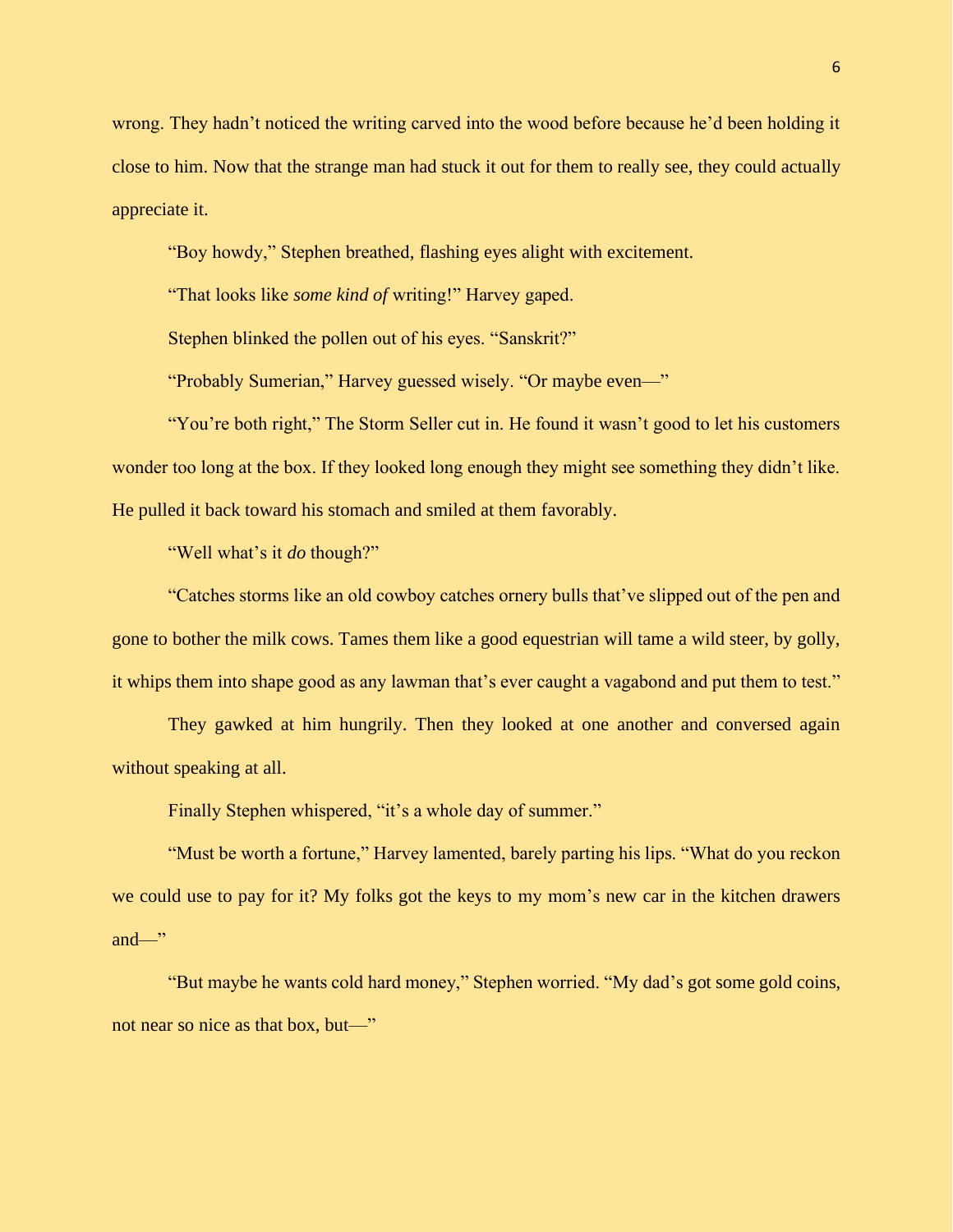"He'd never want some ugly old coins," Harvey cried, his voice rising like the tide. "Maybe we could—"

"Boys?"

They turned sharply, shocked to find him still standing there. When they looked at the Storm Seller they saw the rumbling, black mold clouds coming fast behind him and felt the pressure of the trillion pounds of rain that those clouds held in their bellies pressing on their backs. The weight of it made their knees weak.

"We aren't sure what we could offer you," Harvey finally stammered.

"Not for something so… so…"

"Pretty," Harvey tried, and hated himself for choosing such a dumb word. "I mean special."

"Extraordinary," Stephen helped him, smiling up at the Storm Seller hopefully.

"Rare," the Storm Seller agreed. He patted the box fondly and then offered it for them to take another look at. "It's a special box, boys, the only one of its kind. At least until I can get back home to make another, and that could take an awful long time. Maybe years."

They gazed at it frantically. That box meant a whole day of summer. Or maybe it meant a lot more. What if…

Stephen peered at the Storm Seller carefully. "I was wondering something."

"Go on."

"How many storms do you think that box could hold?"

The Storm Seller grinned. The corners of his mouth kept moving, and each time the boys thought he'd smiled as big as he could, his lips just kept getting further away from his nose and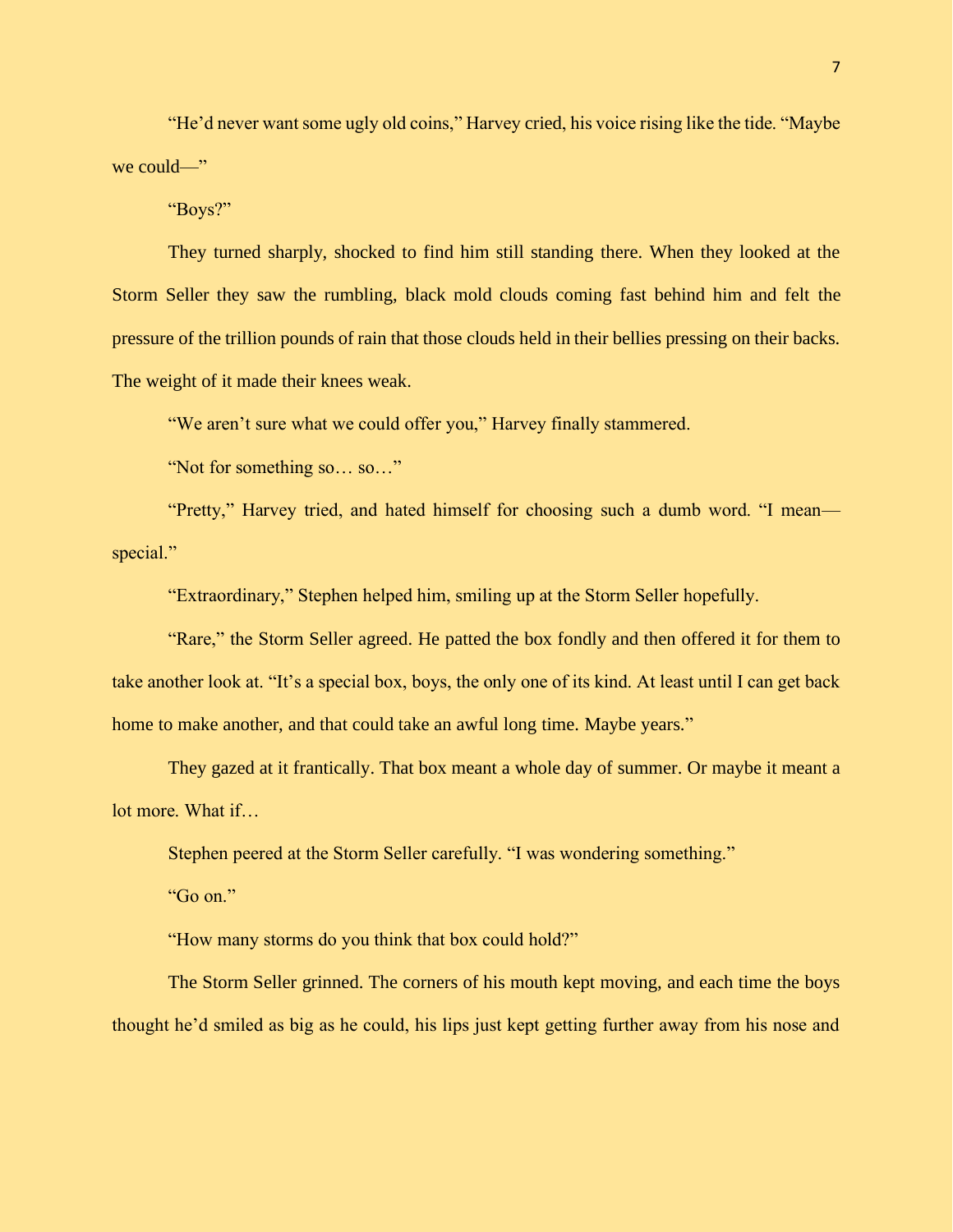closer to his eyes until they thought he looked like a Jack-o'-lantern and had to avert their gazes for fear of seeing something that they weren't supposed to see.

"Stupid question," Harvey decided. He punched Stephen on the arm to drive home his point. "Baby question."

Stephen looked down at his feet. It was hard to knock him down a peg, but he suddenly felt very little and foolish. "Sorry."

The Storm Seller waved away the apology. Then he looked at his watch again. "I guess we don't have more than twenty minutes to get that Storm wrangled."

"What's all the writing on the box?" Harvey leaned forward to look at it better. "Looks like a bunch of different languages."

The Storm Seller leaned back on his feet. "Sure is."

Stephen peered at it appreciatively. "What for?"

"What for?" he echoed, swooning with shock. "Well what language does the wind talk, son? From what country does lightning spawn? From what lake or river or ocean does the rain hail? And where does the thunder hide when the storm leaves it behind?"

They looked at one another with honest understanding and amazement in their eyes. "Guess it has to talk to a storm from anywhere, then. Can't just speak one language."

The Storm Seller nodded grimly. "Not a hurricane on Earth this box couldn't swallow. No foreign land from whence a cyclone came borne out of some chasm in the deepest valleys of the furthest forests that this box wouldn't whip."

They were thoroughly convinced that the box could capture the storm. But the problem remained. "We don't have anything to offer you, sir. Barely got two nickels to rub together between us, and, well…"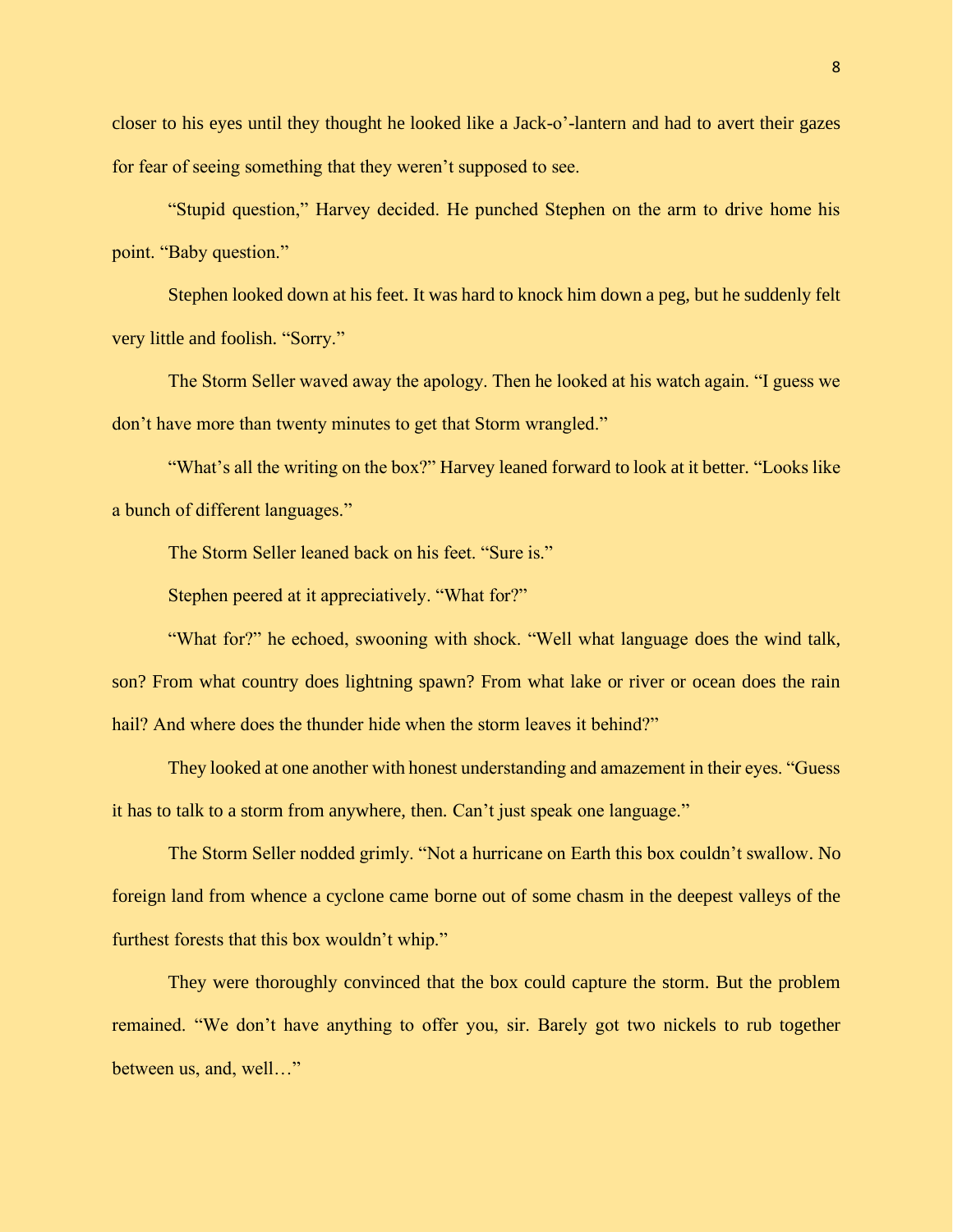"But I don't want anything so base as coins or cars or quarters," the Storm Seller declared happily.

They conferred together hopefully. Stephen continued to do the brunt of the talking on account of him being an entire month older than Harvey. "Well then what do you want?"

He stooped down again, making the boys think of a scarecrow. Were his arms too long for his body? Did his legs go up all the way near to his neck? What was it that made him look so oddly shaped as he bent over and flipped through files in his briefcase? Searching, searching, searching…

"Got it!" He waved a sheet of heavy, printed paper that had a dozen simples lines of text on it and held it out for the curious boys to look at.

They cast their eyes on the paper and as they began to read, the wind started to blow again and the clouds boiled and the faint scent of rain fell on the town of Harrow with the kind of promise that nature very rarely, if ever, broke.

The Storm Seller pulled the paper back and produced a pen from behind his ear. Neither of the boys had noticed the pen there before. Stephen thought it hadn't been there before, and Harvey was sure it had been the whole time and wondered how he could have missed it.

"All I'd charge for a full day of blissful summer is a year each your time, to be subtracted from your life before its natural end."

Stephen crossed his arms and furrowed his brow. "You mean a whole year of our life? Each?"

"Two years in total," The Storm Seller agreed. "One from each of you." He held onto the paper tight now. The capital S Storm seemed to want to rip it free from his grasp. It worried at it, maybe even trying to rip it. He brought it close to his chest.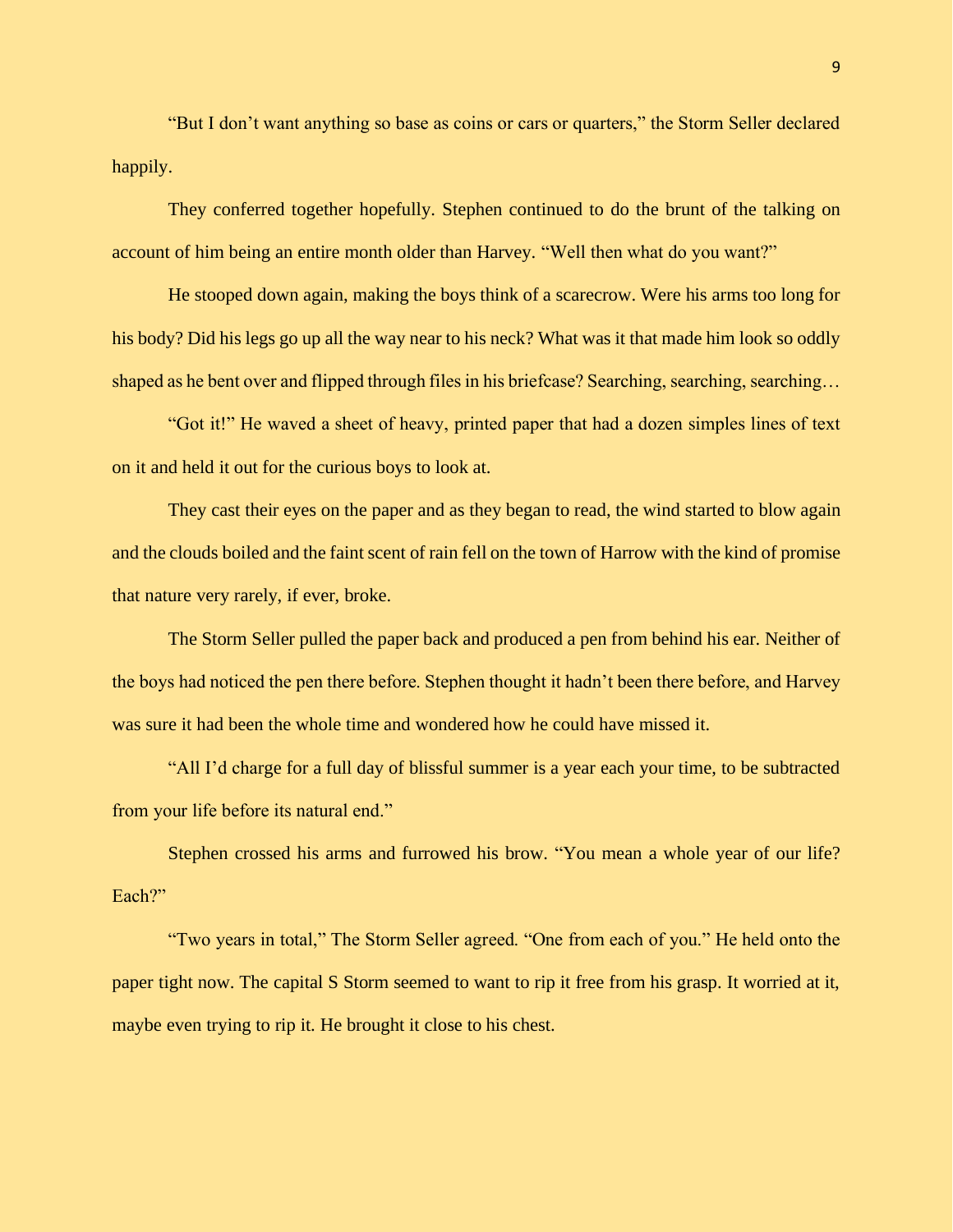They looked into ones another's eyes, shivering at the cold wind, and then glared at the dark clouds. "Kinda sounds like slavery. What kind of work will we do?"

"Oh you won't have to work," he cried with a sinister gleam in his eyes. "You'll be far too tired to work."

Harvey landed on the truth of what the Storm Seller wanted and shivered at the thought. "You mean the last year of our life? When we're real old?"

"So we'd die when we were 98," Stephen clarified, still trying to wrap his head around the request, "instead of 99?"

"Or 99," The Storm Seller offered, "if you'd have made it to 100. And boys, what do old men do, really, but sit around and lie inside all day?" He studied his nails. "It's not even really being alive."

Something occurred to Harvey and he let the thought fly. "Well but what if we were going to die young, like my Uncle? He was only 40 when he died, and—"

The Storm Seller flapped his free hand at the boy. "With modern medicine, we're living longer and longer every day. And you two boys look fit as fiddles. Got any cavities? Any ailments to speak of?"

They shook their heads. Stephen felt like living to 100 would be dying young. "We're healthy."

He beamed and thrust the paper at them, holding onto the top tight. "Just need your signatures. What's a year of lying in bed and wasting away with hurt old bones and bad teeth and aching bellies compared to a full day of sprinting through the green grass and swinging on low branches and fishing for trout in the stream?"

"Doesn't get dark until near nine," Harvey whispered. "A full day of summer, Stephen."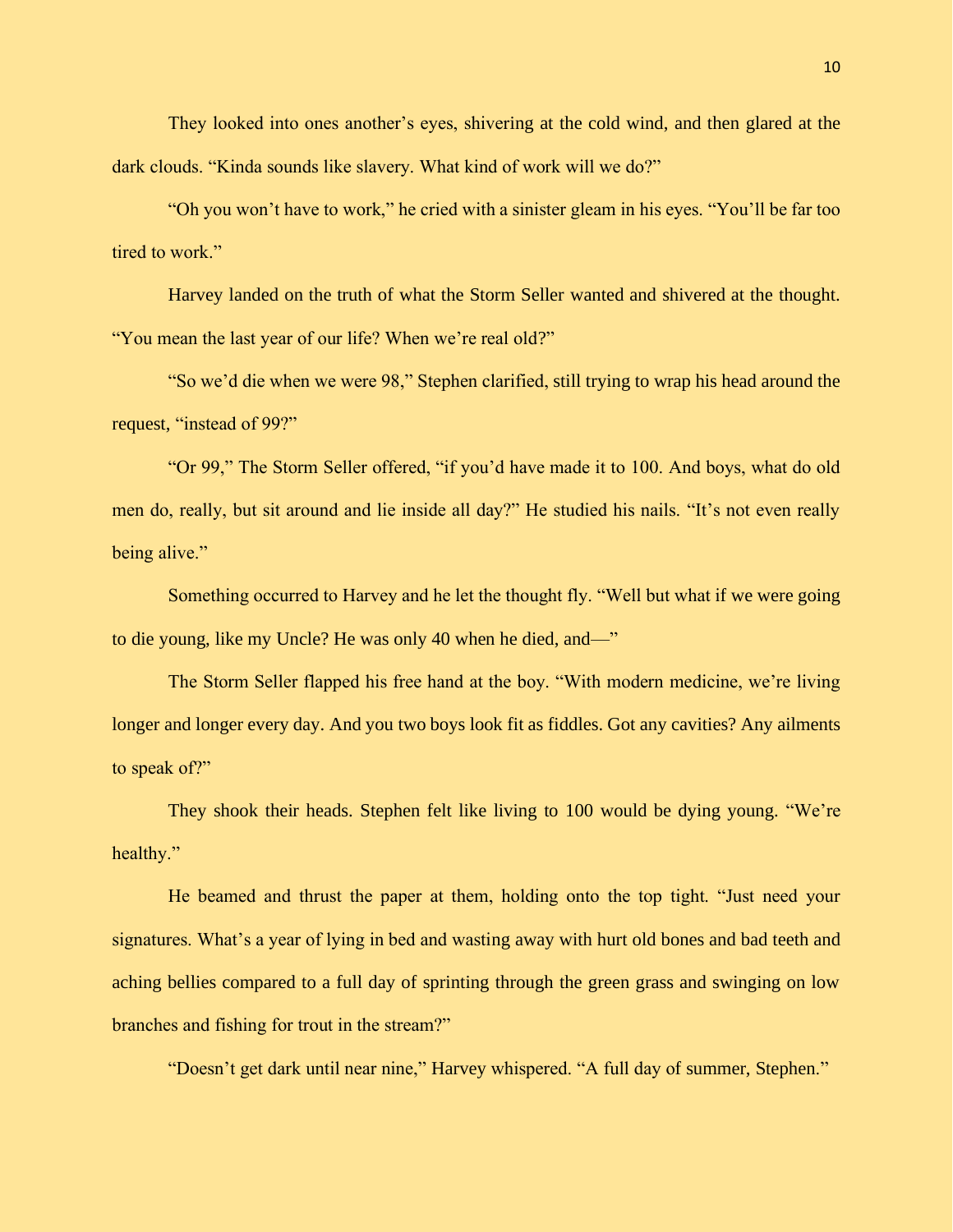Stephen analyzed the paper suspiciously. Then he saw the clouds and felt the wind whip through his dark hair and tickle his ear and groaned. What was he hesitating for?

The Storm Seller hefted the box in his right hand, still holding the contract in his left. The boys grabbed at the pen together, wrestled over it for a moment, and when Stephen wrenched it out of Harvey's hand to write his name first, it seemed to him like he'd won a great victory.

The Storm Seller put the paper against an old oak that looked young to him, and Stephen wrote his name. The familiar letters looked like curious chicken scratch and he furrowed his brow as he handed the pen to Harvey, who wrote his name just beneath Stephen's, and wondered at the fact that he'd never quite noticed how an A looks when it's nestled between an H and an R. Their names glistened wetly on the thick paper. The black ink drank up the sun. It seemed to absorb it.

The Storm Seller took a deep breath. Harvey and Stephen wondered if he wasn't breathing in those two years they'd promised him. It looked to them like the tall, skinny man grew as he took that long, drawn out gulp of air. They wondered together how many times he'd taken a long breath like that and drank in the years of a pair of young boys and offered a long sunny day of summer in return.

They took the box and held it between them like a precious relic. Stephen brushed his fingers over the top of the lid and Harvey pressed his fingers into the wood as if he could make himself become part of it if he squeezed it enough.

"You boys wander on over to the top of the hill there," The Storm Seller pointed helpfully. He was already packing up his things. "Open up that Storm Catcher. You'll find a whole sunny day ahead of you if you do that."

"That's all?" Stephen queried carefully. He realized he felt older after the transaction. Not as if he'd given a useless year of old age away, but as if he'd grown a year instead.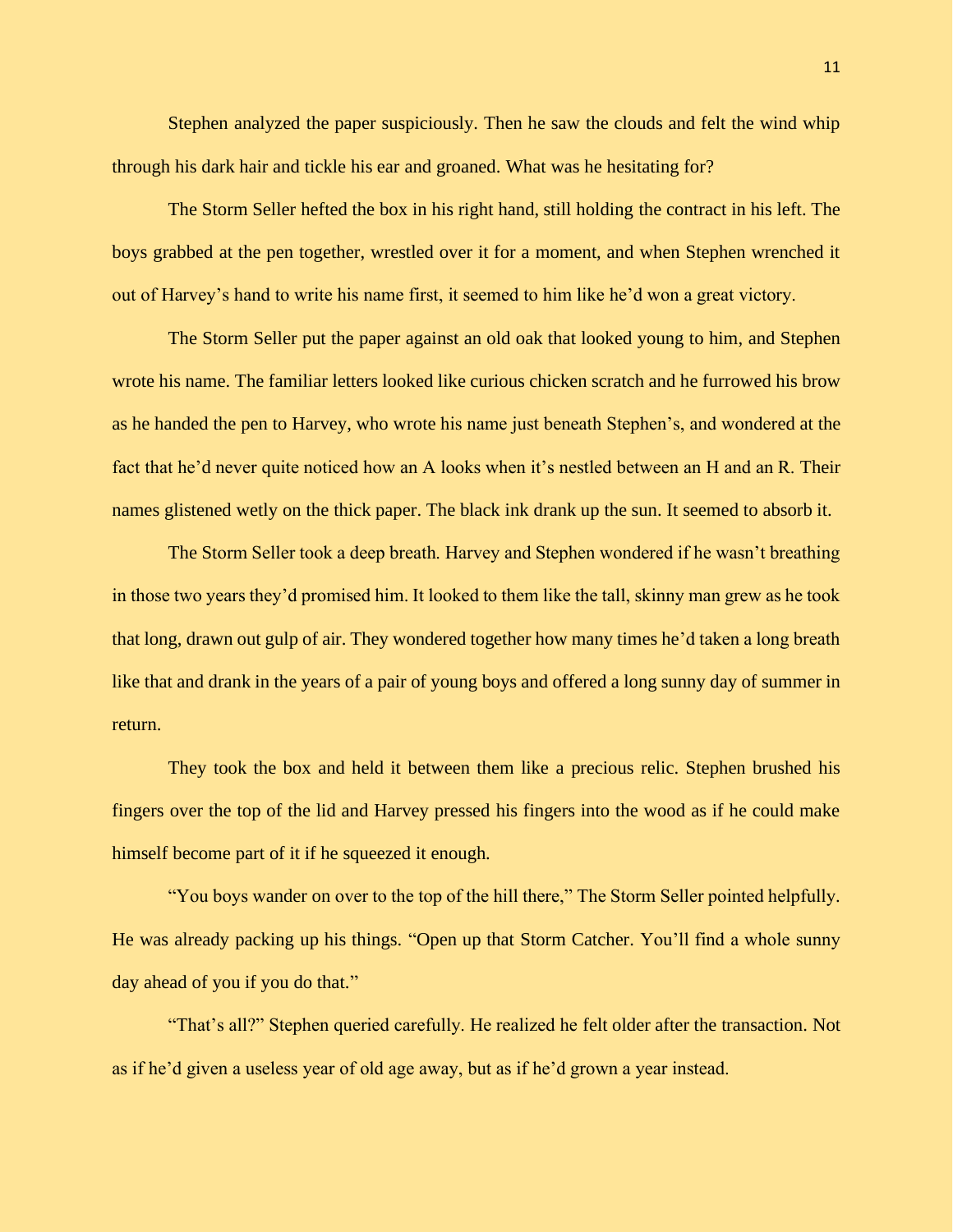Harvey felt something of the same tickling in his chest. He thought his heart might have beat a years-worth of beats in the moments before, during, and shortly after he put his name down on the Storm Seller's contract. He wasn't scared. But his body seemed to know something had been lost.

Yet his heart and his mind realized what had been gained. A whole day of being a boy with his friend. Seven or eight hours of sunlight, an hour or creeping dusk. Oak leaf glowing like fireflies, a lantern of sun blooming off the lake, cicadas and katydids screaming as the dark comes; *one whole day of summer*.

The tall man hefted his pack with a noticeable pep in his movements. Somehow, it was half the size it was when he came, although all he'd removed from it was the tiny Storm Catcher they now clasped between them.

"That's all," he confirmed.

Stephen and Harvey watched him leave. He walked toward the dark clouds that he'd came out of. His storm colored clothes were just as loose on his wiry frame, even though he was markedly larger.

He seemed old when he came into Harrow, but he seemed far younger now.

A couple of years younger, at least.

The boys wasted no time. They ran to the top of the hill, racing the storm. The wind pushed against their small bodies. It wanted to stop them and they dug their feet into the earth, hunkering down close to the grass to fight it.

It howled as they dropped the box into place. Thunder crashed, and when they looked up to check the progress of the Storm Seller, they saw he was gone, although the road was too long for him to have walked straight out of their sight.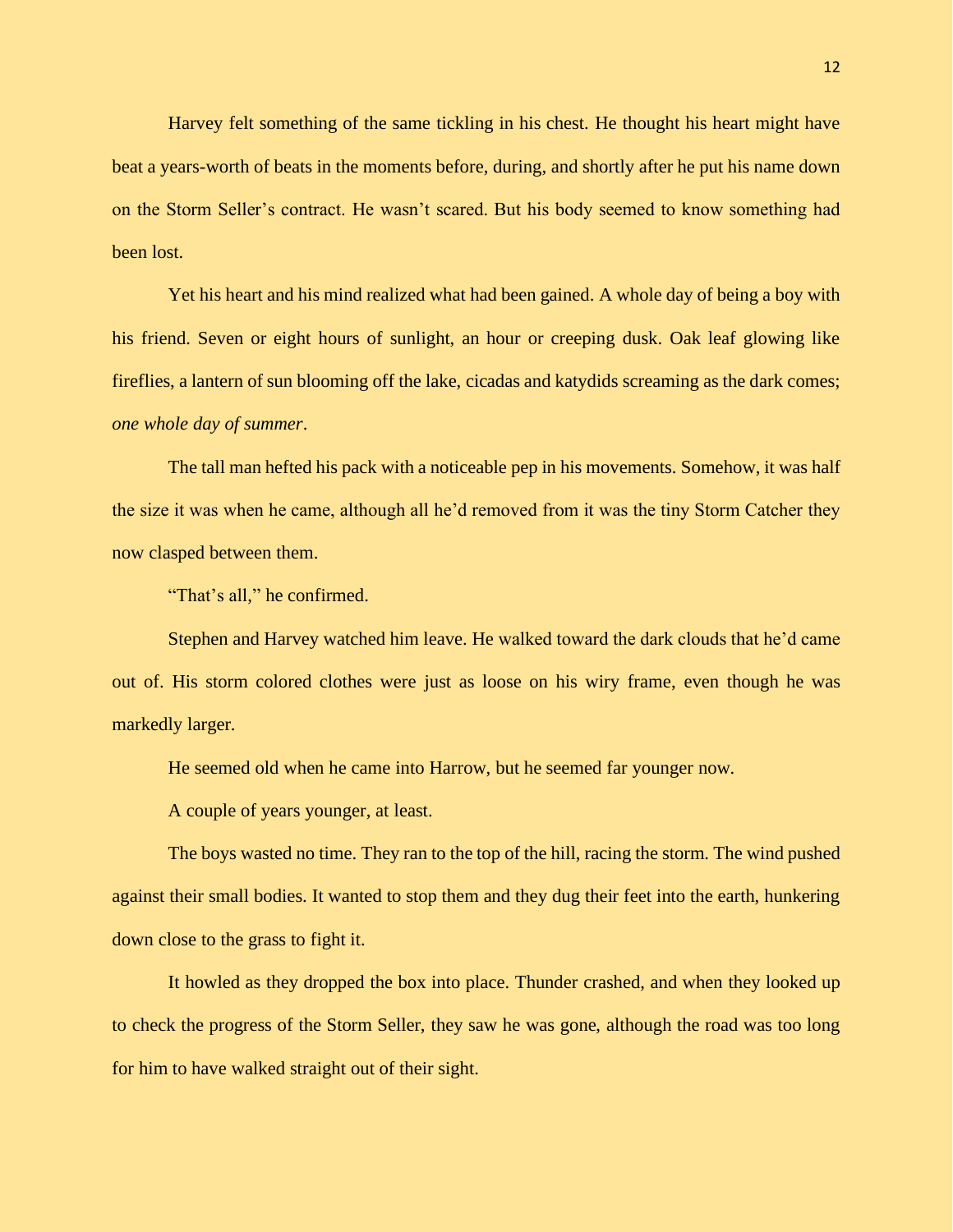"Open it!" Stephen cried.

Harvey clawed at the lid. His fingers fumbled; his nails scratched; he pried the top open as a dead man might pry the cover of his coffin free if only he had the power to do it.

"There!" he cried triumphantly.

The last bit of sun that remained in the quickly darkening sky revealed the inside of the box to be bare. The Storm raged against the opening of such a profane and offensive thing and a straight line of wind rocked the boys off their feet. They fell as if thrown. Harvey tumbled and flipped backward while Stephen rolled like a bunch of tobacco in his father's cigarette.

A bolt of lightning launched from the Storm like a javelin. It struck the place the boys had been a moment before the wind knocked them off their feet and they saw the box go up in a blaze like a red hot horseshoe being plunged into a vat of cool water.

It glowed red, steamed, hissed, and disappeared in a cloud of smoke.

They righted themselves at the same time and cried out in anguish. Twin sets of feet rushed up the windless hill, scouring the earth for any sign of the Storm Catching box. Stephen fell into the smoldering grass and ran his arms through the cinders like a blind man. Harvey stood above him, eyes spinning like a vinyl album on a record player.

The box was gone.

"But the storm—"

"The storm!"

The boys looked into the sky and gaped at the uniform blue expanse that stretched like a blanket atop the town of Harrow.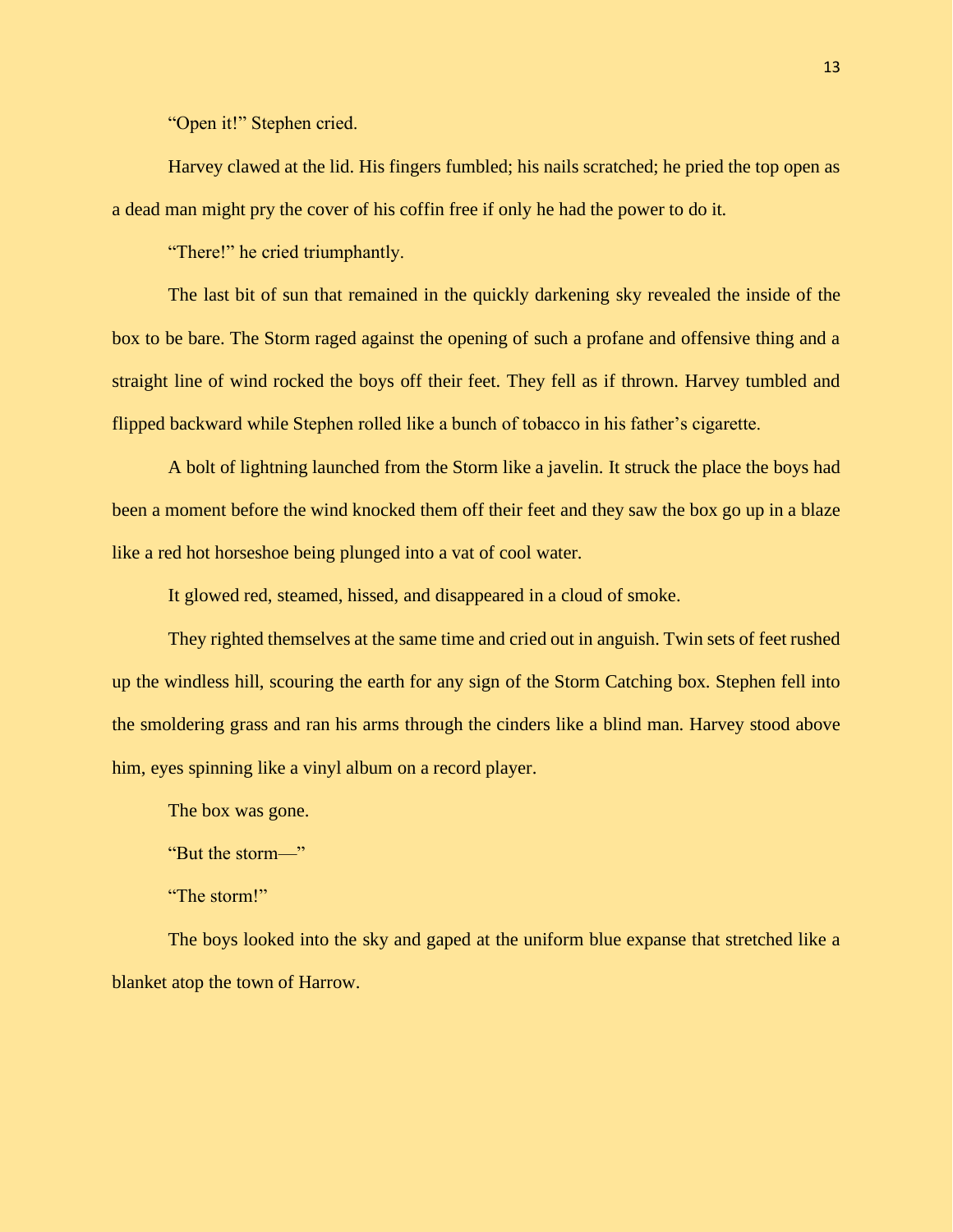There were no charcoal clouds; there were no harsh, cool breezes; the sun was alone. The sun was alone and they were alone and although the hilltop was hot and smoky, there was no box to evidence the peculiar happening.

Stephen gestured helplessly. "You remember the clouds?"

"And the wind?"

"It was about to rain."

Harvey stuck a finger in his ear. "Thought I heard thunder."

"Definitely saw lightning."

They sat still for a minute, just thinking. Trying to remember the look of the man that sold them a whole day of summer. Trying to remember what he'd been wearing or where he came from or even how his voice sounded.

But they couldn't.

"We never even got his *name*." Stephen put his hand over his heart and wondered at the way it was hurting. What was it aching like that for?

"Don't even know where he lives." Harvey sat down and tried to take a deep breath. His lungs wouldn't quite open up enough to let his head clear. He didn't remember running hard enough to wind himself.

Stephen looked up at his friend, concerned at the way his face was turning purple. His heart felt like it was trying to *glug* through a pool of old, thick oil. "What'd we even offer him for that old box?"

Harvey thought about it. His head felt fuzzy, like he'd just come up from swimming down at the ravine. "I don't know."